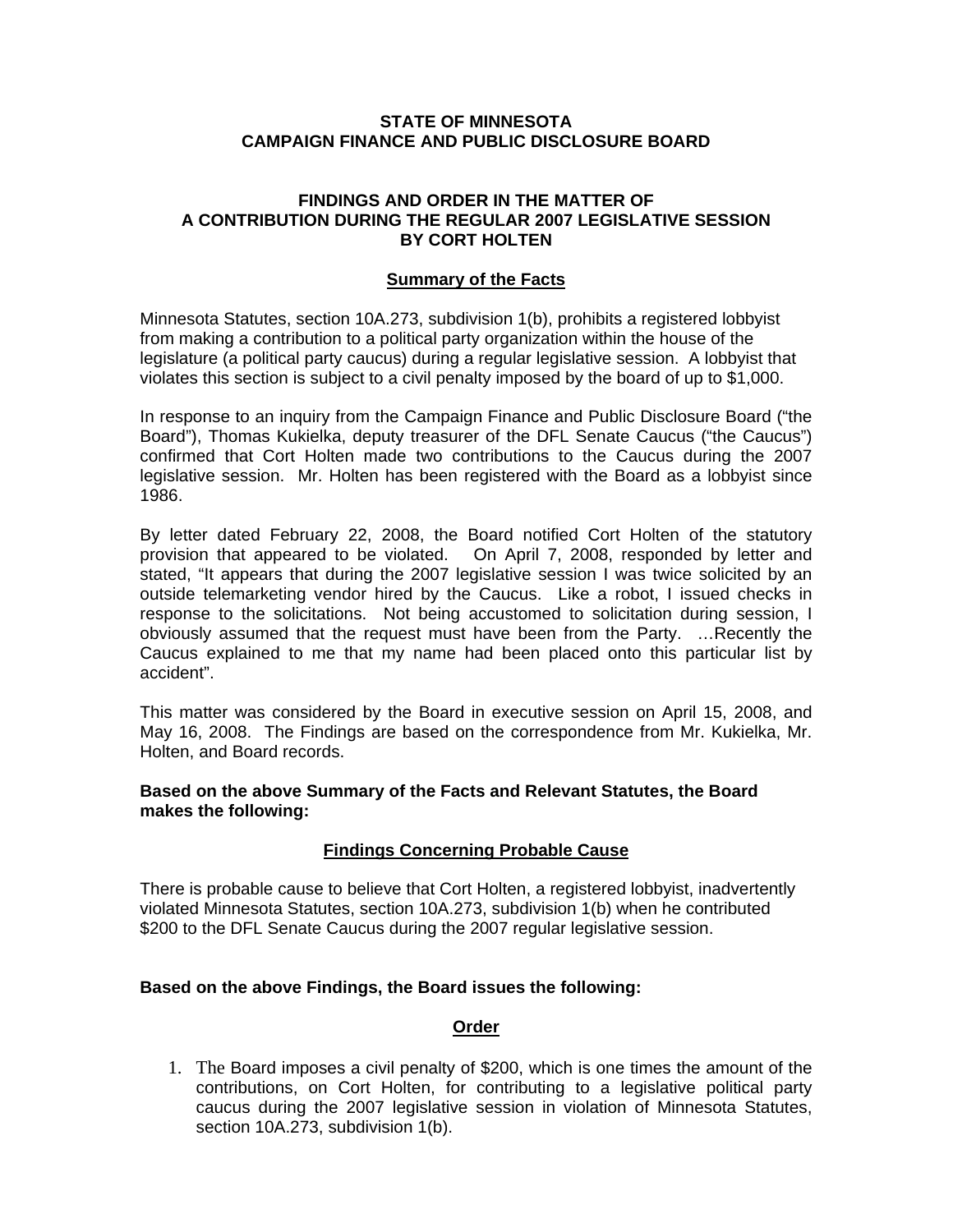- 2. Cort Holten is directed to forward to the Board payment of the civil penalty, by check or money order payable to the State of Minnesota, within 30 days of receipt of this order
- 3. If Cort Holten does not comply with the provisions of this order, the Board's Executive Director may request that the Attorney General bring an action for the remedies available under Minnesota Statute, section 10A.34.
- 4. The Board investigation of this matter is entered into the public record in accordance with Minnesota Statutes, section 10A.02, subdivision 11, and upon payment by Cort Holten of the civil penalties imposed herein, the matter is concluded.

Dated: May 16, 2008

We

Sven A. Wehrwein, Chair Campaign Finance and Public Disclosure Board